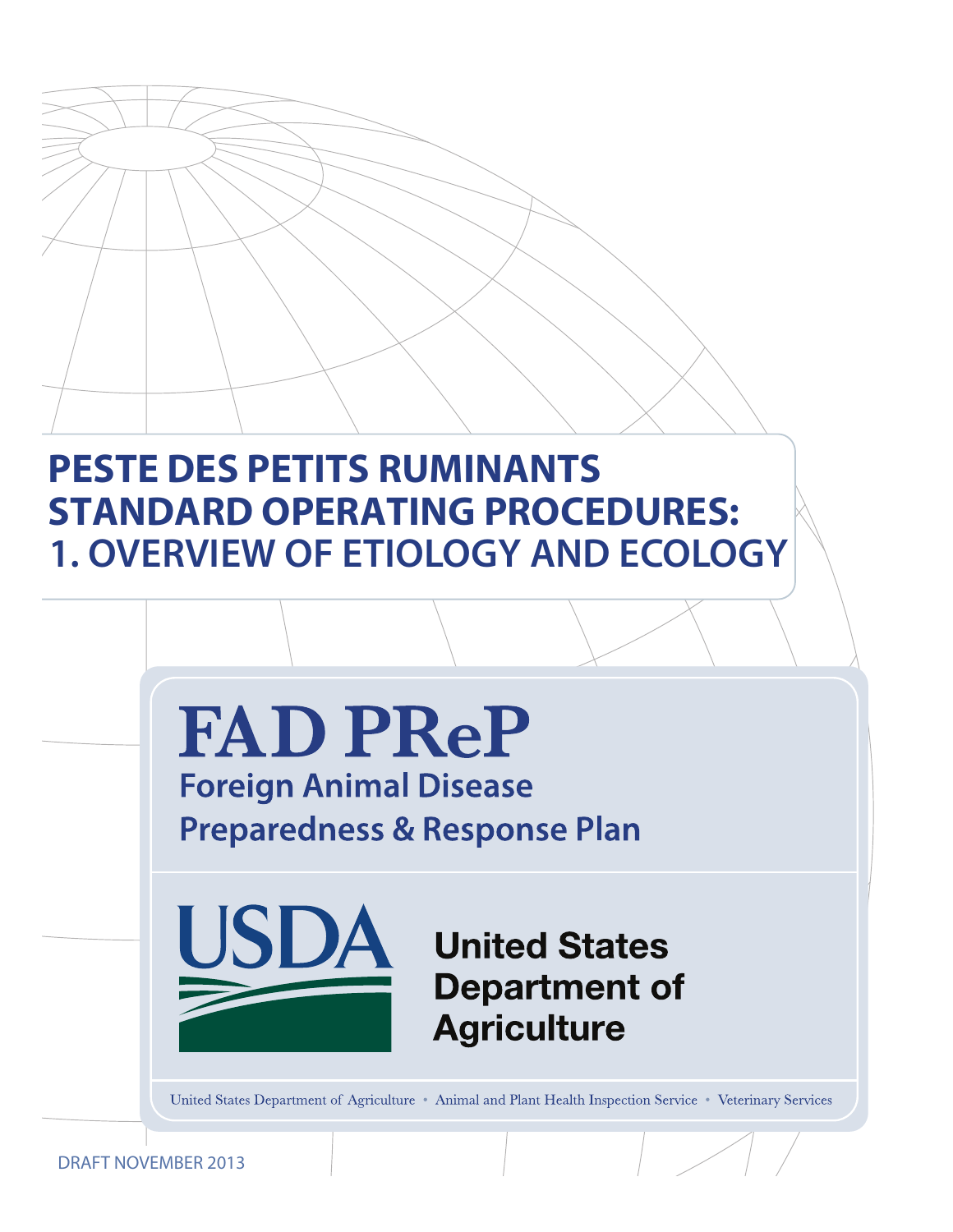| File name:      | FAD_Prep_PPR_Eande_Nov2013             | SOP number: 1.0            |
|-----------------|----------------------------------------|----------------------------|
| Lead section:   | Preparedness and Incident Coordination | Version number: 2.0        |
| Effective date: | November 2013                          | Review date: November 2016 |

The Foreign Animal Disease Preparedness and Response Plan (FAD PReP) Standard Operating Procedures (SOPs) provide operational guidance for responding to an animal health emergency in the United States.

These draft SOPs are under ongoing review. This document was last updated in **November 2013.** Please send questions or comments to:

National Preparedness and Incident Coordination Veterinary Services Animal and Plant Health Inspection Service U.S. Department of Agriculture 4700 River Road, Unit 41 Riverdale, Maryland 20737-1231 Telephone: (301) 851-3595 Fax: (301) 734-7817 E-mail: [FAD.PReP.Comments@aphis.usda.gov](mailto:FAD.PReP.Comments@aphis.usda.gov)

While best efforts have been used in developing and preparing the FAD PReP SOPs, the U.S. Government, U.S. Department of Agriculture (USDA), and the Animal and Plant Health Inspection Service and other parties, such as employees and contractors contributing to this document, neither warrant nor assume any legal liability or responsibility for the accuracy, completeness, or usefulness of any information or procedure disclosed. The primary purpose of these FAD PReP SOPs is to provide operational guidance to those government officials responding to a foreign animal disease outbreak. It is only posted for public access as a reference.

The FAD PReP SOPs may refer to links to various other Federal and State agencies and private organizations. These links are maintained solely for the user's information and convenience. If you link to such site, please be aware that you are then subject to the policies of that site. In addition, please note that USDA does not control and cannot guarantee the relevance, timeliness, or accuracy of these outside materials. Further, the inclusion of links or pointers to particular items in hypertext is not intended to reflect their importance, nor is it intended to constitute approval or endorsement of any views expressed, or products or services offered, on these outside websites, or the organizations sponsoring the websites.

Trade names are used solely for the purpose of providing specific information. Mention of a trade name does not constitute a guarantee or warranty of the product by USDA or an endorsement over other products not mentioned.

USDA prohibits discrimination in all its programs and activities on the basis of race, color, national origin, sex, religion, age, disability, political beliefs, sexual orientation, or marital or family status. (Not all prohibited bases apply to all programs.) Persons with disabilities who require alternative means for communication of program information (Braille, large print, audiotape, etc.) should contact USDA's TARGET Center at (202) 720-2600 (voice and telecommunications device for the deaf [TDD]).

To file a complaint of discrimination, write USDA, Director, Office of Civil Rights, Room 326-W, Whitten Building, 1400 Independence Avenue SW, Washington, DC 20250-9410 or call (202) 720-5964 (voice and TDD). USDA is an equal opportunity provider and employer.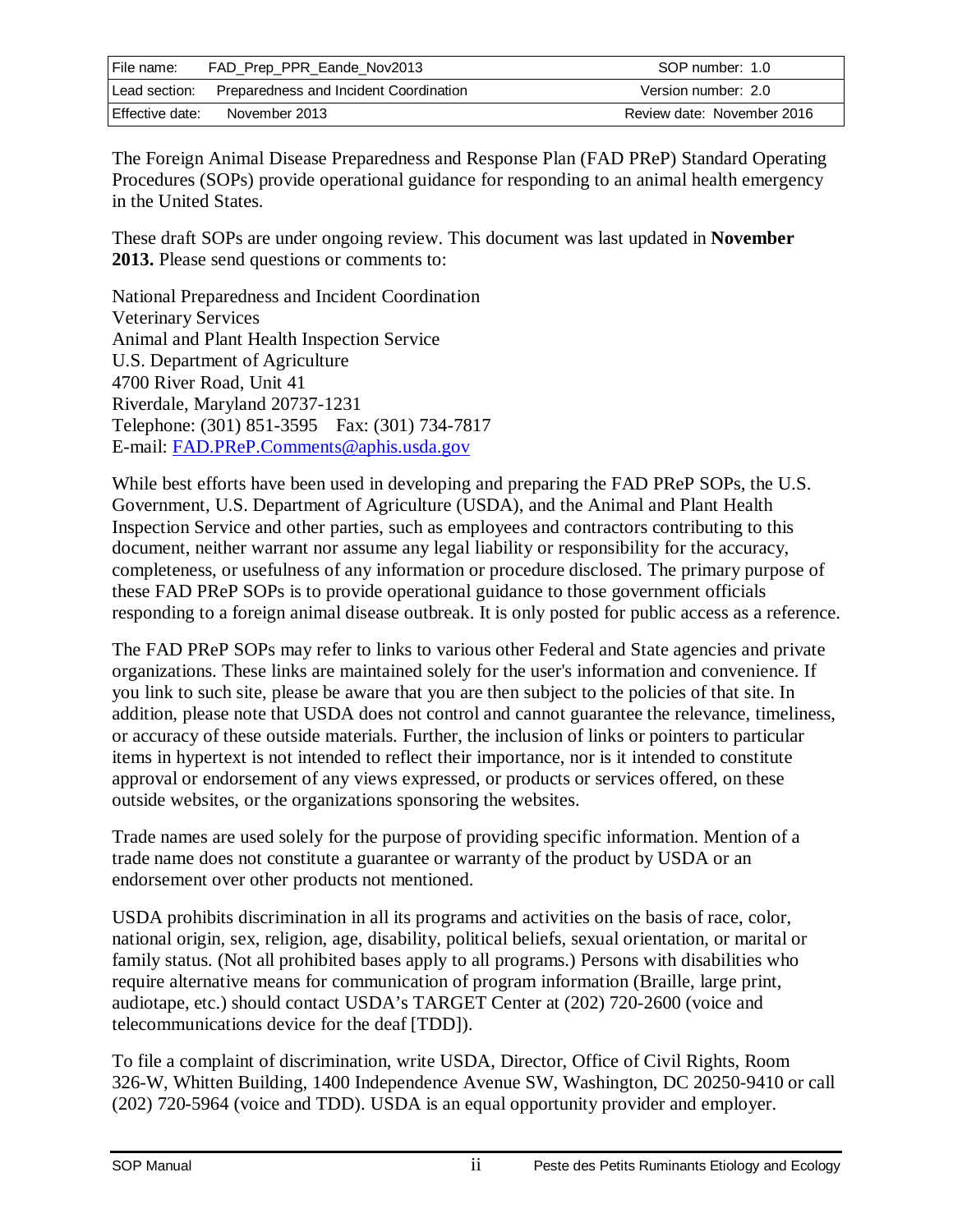

## **Contents**

| 1.1 |  |
|-----|--|
|     |  |
|     |  |
| 1.2 |  |
| 1.3 |  |
|     |  |
|     |  |
|     |  |
| 1.4 |  |
|     |  |
|     |  |
|     |  |
|     |  |
|     |  |
|     |  |
|     |  |
| 1.5 |  |
| 1.6 |  |
|     |  |
|     |  |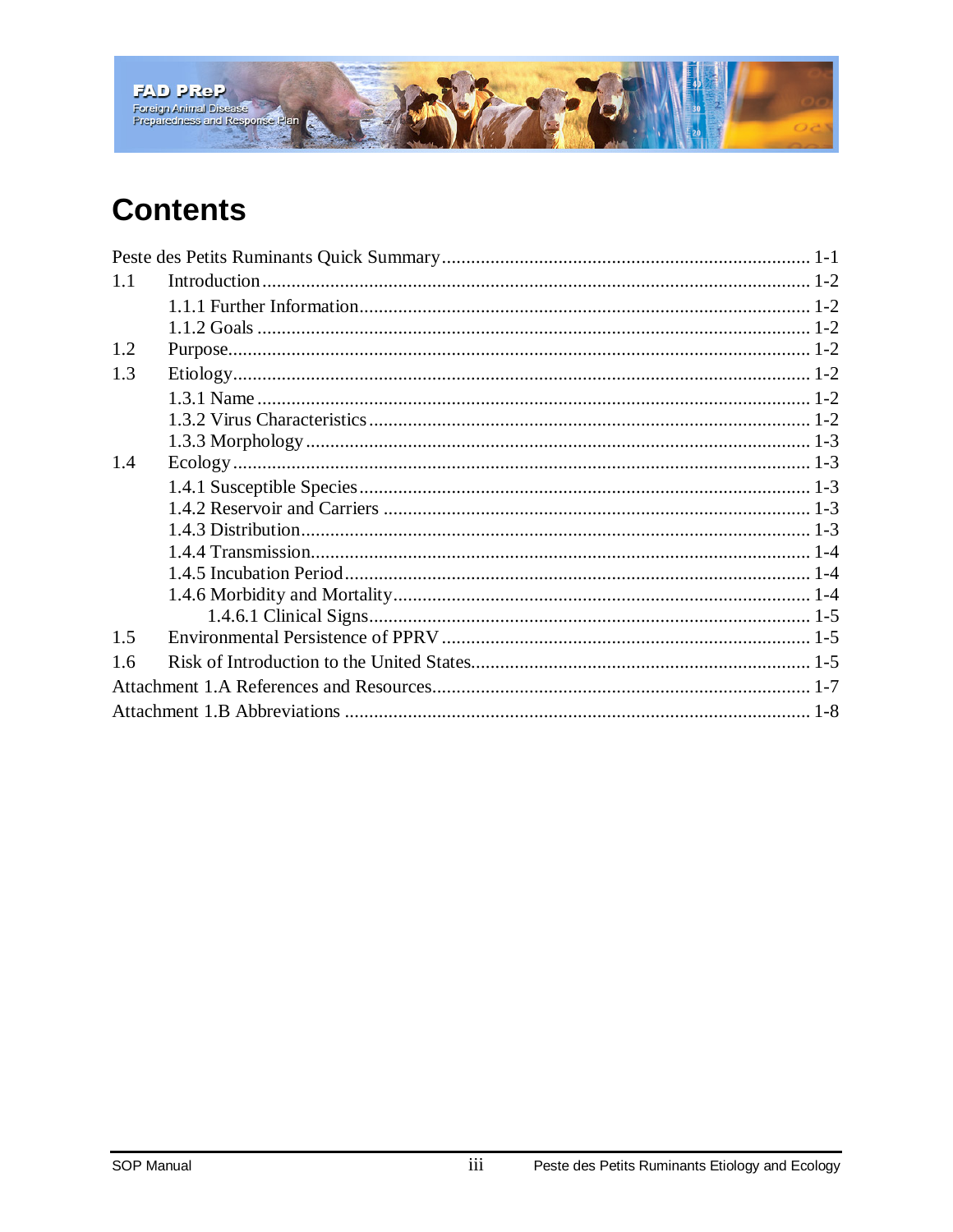## **Peste des Petits Ruminants**

Etiology & Ecology Quick Summary

#### <span id="page-3-0"></span>Disease

Pseudorinderpest, Goat Plague, Pest of Small Ruminants, Pest of Sheep and Goats, Kata, Stomatitis-Pneumoenteritis Syndrome, Pneumonenteritis Complex.

#### Morbidity & Mortality

Morbidity is higher among goats than sheep. Mortality rates vary between 50–100 percent.

#### Clinical Signs

Fever, depression, inappetence, necrosis of mucosa, and ocular, nasal, and oral mucopurulent discharge.

#### Susceptible Species Goats, sheep, wild ungulates.

Zoonotic Potential None.

Reservoir None.

#### **Transmission**

Aerosols and direct contact with ocular, nasal, and oral secretions. Fomites can also contribute to transmission.

#### Persistence in the Environment

Fragile, does not persist for long periods of time in the environment.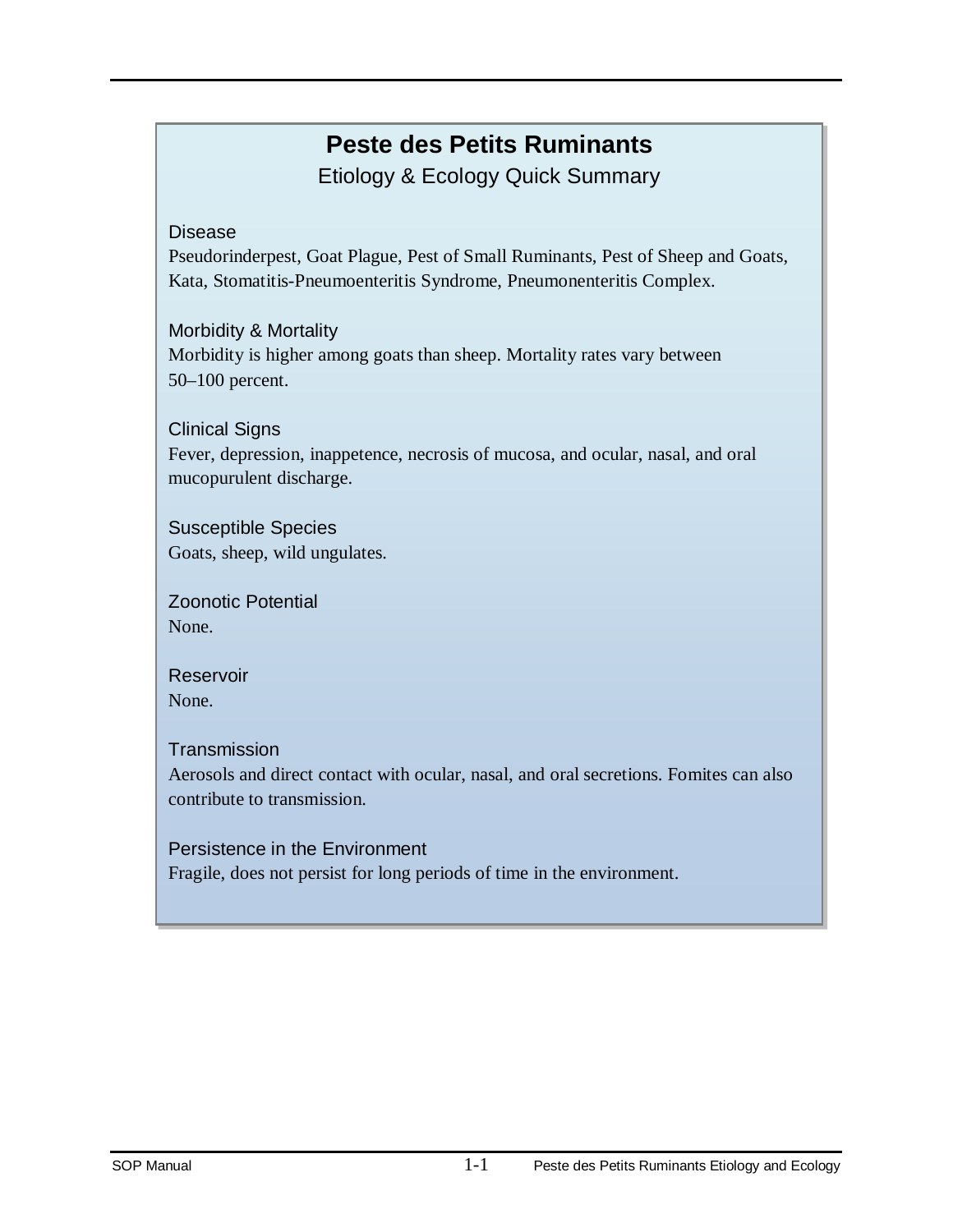## <span id="page-4-0"></span>**1.1 Introduction**

Peste des petits ruminants (PPR) is a highly contagious disease of wild and domestic small ruminants. First described in 1942 in Côte d'Ivoire, the disease was originally believed to be rinderpest due to the similarity in clinical presentation. Rinderpest, however, was ruled out when it was observed that cattle did not become sick when exposed to infected small ruminants. Originally confined to West Africa, today PPR is found in East Africa, the Middle East, and areas of Asia. The incursion of PPR into Turkey in the late 1990s has raised concerns that PPR has the potential to spread into Europe.

## <span id="page-4-1"></span>1.1.1 Further Information

This document is intended to be an overview of PPR in domestic livestock. Additional resources as well as articles referenced in this SOP, are listed in Attachment 1.A. Foreign Animal Disease Preparedness and Response (FAD PReP) documents are available on the APHIS public website [\(http://www.aphis.usda.gov/animal\\_health/emergency\\_management/\)](http://www.aphis.usda.gov/animal_health/emergency_management/) and the APHIS Intranet [\(http://inside.aphis.gov/vs/em/fadprep.shtml\)](http://inside.aphis.gov/vs/em/fadprep.shtml) for APHIS employees. Laboratory criteria are available from the World Organization for Animal Health (OIE) *Manual of Diagnostic Tests and Vaccines for Terrestrial Animals (2013)*.

### <span id="page-4-2"></span>1.1.2 Goals

As a preparedness goal, the Animal and Plant Health Inspection Service (APHIS) will provide etiology and ecology summaries for PPR, and update the summaries at regular intervals.

As a response goal, the Unified Command and stakeholders will have a common set of etiology and ecology definitions and descriptions, to ensure proper understanding of PPR when establishing or revising goals, objectives, strategies, and procedures.

## <span id="page-4-3"></span>**1.2 Purpose**

The purpose of this document is to provide responders and stakeholders with a common understanding of the disease agent.

## <span id="page-4-4"></span>**1.3 Etiology**

#### <span id="page-4-5"></span>1.3.1 Name

The name "peste des petits ruminants" is reminiscent of "peste bovine" (rinderpest), claiming the similarity in clinical presentation between the two diseases. PPR is also known as pseudorinderpest, goat plague, kata, stomatitis pneumoenteritis syndrome, and pneumoenteritis complex.

### <span id="page-4-6"></span>1.3.2 Virus Characteristics

According to the International Committee on Taxonomy of Viruses, $<sup>1</sup>$  $<sup>1</sup>$  $<sup>1</sup>$  PPR is categorized as</sup> follows:

• Family: Paramyxoviridae

<span id="page-4-7"></span><sup>&</sup>lt;sup>1</sup> International Committee on Taxonomy of Viruses. Available at **http://ictvonline.org/**. Accessed September 2012.  $\overline{a}$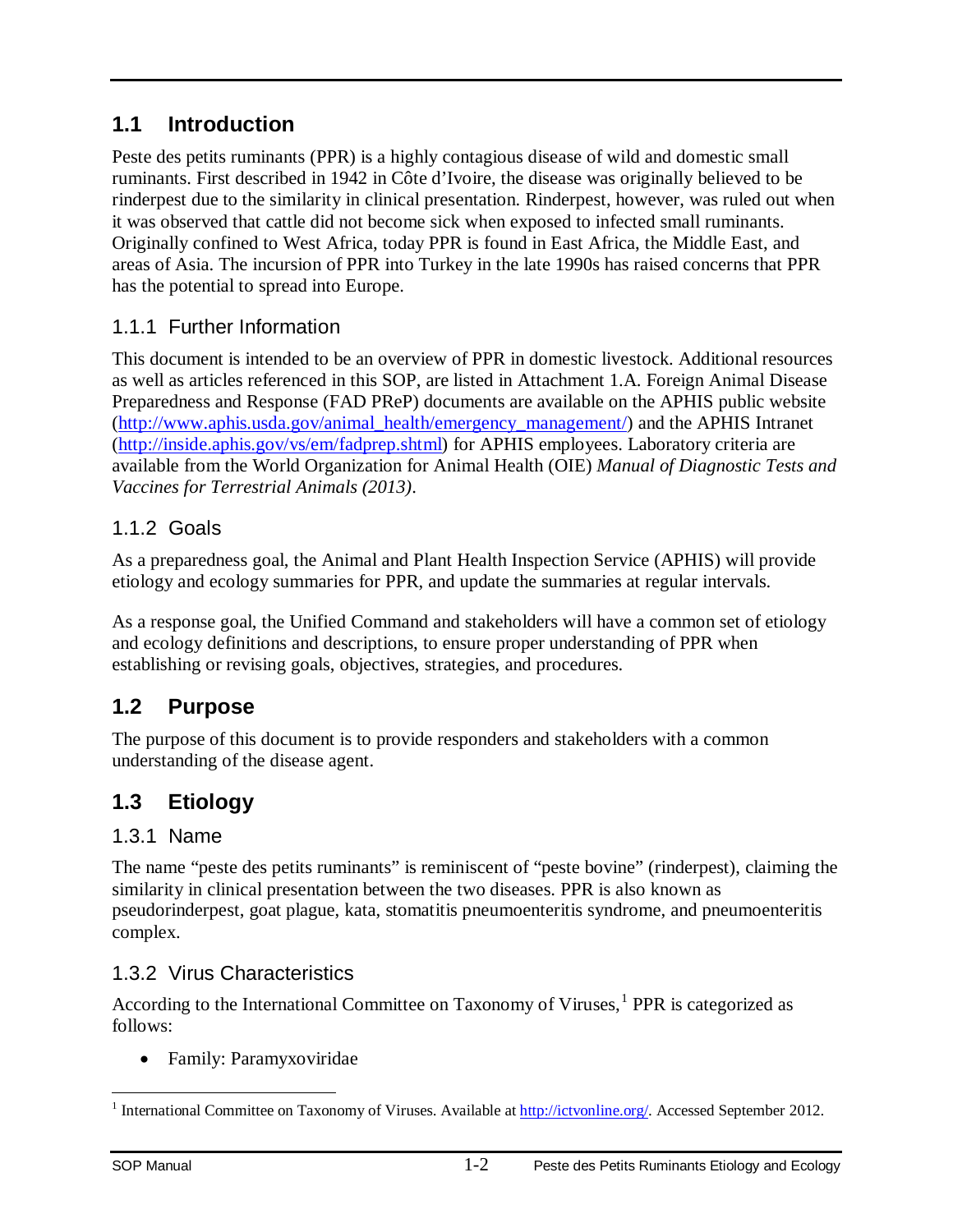- Subfamily: Paramyxovirinae
	- o Genus: *Morbillivirus*
- Genome characteristics: negative-sense, single-stranded ribonucleic acid (ssRNA).

Notably, rinderpest and measles virus also belong to the genus *Morbillivirus*. The viruses in this genus are closely related and immunologically cross reactive. Partial sequencing of the gene for the nucleoprotein (N)—which together with the RNA genome forms the nucleocapsid—has revealed that there are four distinct lineages which reflect the geographic origins of the virus.

## <span id="page-5-0"></span>1.3.3 Morphology

PPR is an enveloped virus with a single-stranded RNA genome. The pleomorphic virions are composed of six proteins: N associates with the phosphoprotein (P) and the large protein (L) which are involved in viral replication; the matrix protein  $(M)$  links the nucleocapsid to the envelope; hemagglutinin (H) in the envelope allows the virus to bind to host cells; and the fusion protein (F) mediates fusion of the virus to the host cell leading to infection. Neutralizing antibodies are primarily directed against  $H<sup>2</sup>$  $H<sup>2</sup>$  $H<sup>2</sup>$ .

## <span id="page-5-1"></span>**1.4 Ecology**

#### <span id="page-5-2"></span>1.4.1 Susceptible Species

PPR primarily affects sheep and goats; cattle and pigs have been shown to become asymptomatically infected and are unable to transmit the virus, making them dead-end hosts. Among wild species, PPR has been detected in many; the following is a select list: Laristan sheep, gemsbok, gazelles (Arabian, Arabian mountain, Dorcas, Rheem, Thompson's), buffaloes, springbuck, impala, and Afghan Markhor goat.<sup>[3](#page-5-6)</sup>

### <span id="page-5-3"></span>1.4.2 Reservoir and Carriers

It is possible that certain wildlife species serve as reservoirs for PPR but no clear evidence has been observed for the role of wildlife in the maintenance and spread of PPR. There is also no evidence that a carrier state exists.<sup>[4](#page-5-7)</sup>

### <span id="page-5-4"></span>1.4.3 Distribution

According to the OIE World Animal Health Information Database (WAHID),<sup>[5](#page-5-8)</sup> PPR in small ruminants is currently found (reporting period: 2012-June 2013) in the Middle East, North Africa, West Africa, South Africa, East Africa, and parts of Asia. Countries that have reported PPR to the OIE in 2012-2013 include Algeria, Angola, Comoros, Egypt, Tajikistan, and Tunisia; the Republic of the Congo, Kenya, Mali, and Uganda all report to OIE that PPR is an endemic disease. Other countries that the OIE identifies as having "disease presence" in 2012-2013

<span id="page-5-5"></span><sup>&</sup>lt;sup>2</sup> Diallo A, et al. 2007. "The threat of peste des petits ruminants: progress in vaccine development for disease  $\overline{a}$ 

<span id="page-5-6"></span>control." *Vaccine*. 25: 5591–5597.<br><sup>3</sup> Banyard AC, et al. 2010. "Global distribution of peste des petits ruminants virus and prospects for improved diagnosis and control." *Journal of General Virology*. 91: 2885–2897.

<span id="page-5-7"></span><sup>&</sup>lt;sup>4</sup> World Organization for Animal Health (OIE). 2009. Technical Disease Card. Peste des Petits Ruminants. [www.oie.int.](http://www.oie.int/) [5](http://www.oie.int/) OIE, World Animal Health Information Database (WAHID) Interface[. www.oie.int.](http://www.oie.int/)

<span id="page-5-8"></span>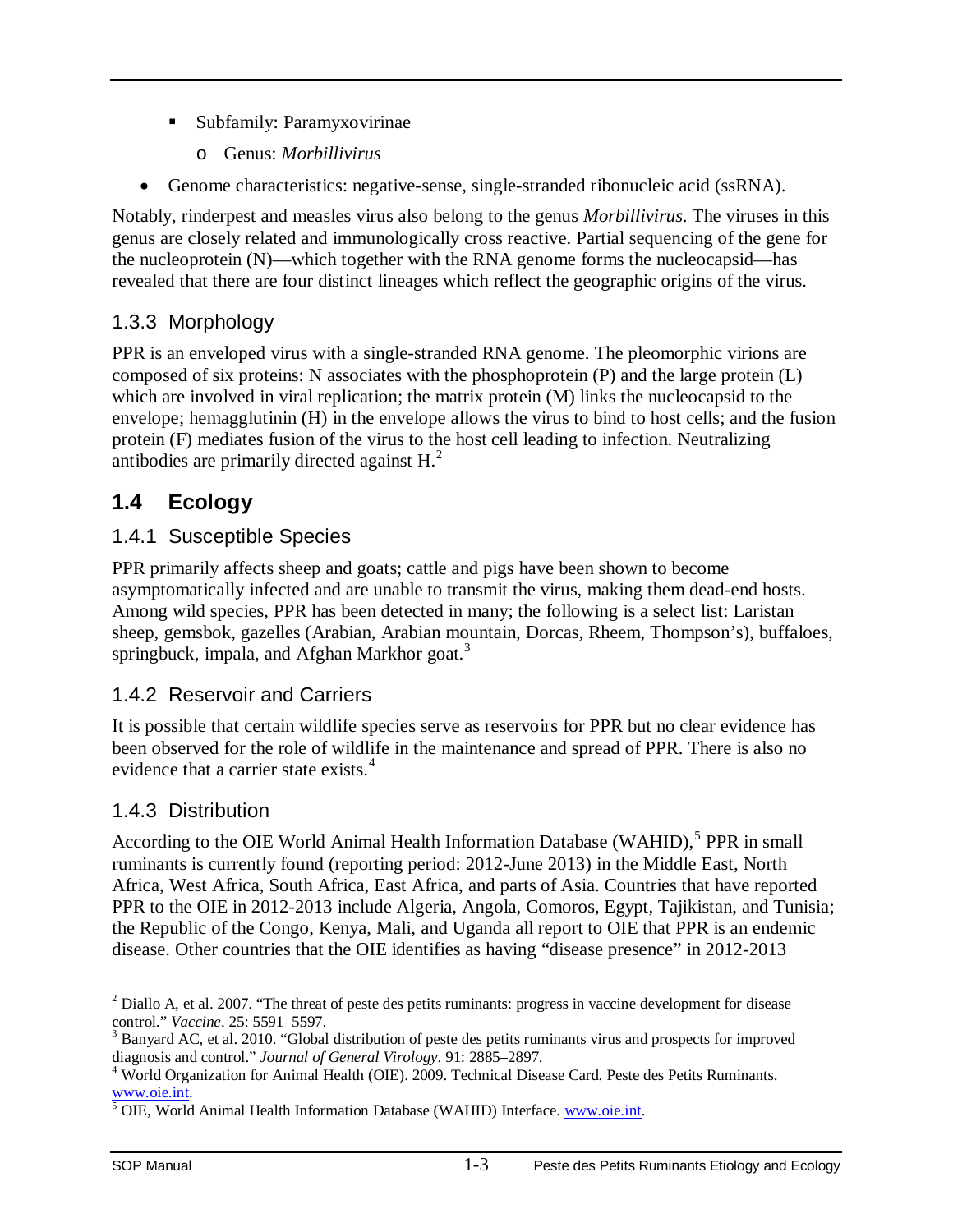include (but are not limited to) Afghanistan, Bahrain, Bangladesh, Benin, Bhutan, Burkina Faso, Cameroon, Central African Republic, Chad, Eritrea, Ethiopia, Ghana, Guinea, Buinea-Bissau, India, Iran, Iraq, Israel, Kenya, Kuwait, Nepal, Nigeria, Saudi Arabia, Sudan, Tanzania, Turkey, and Yemen.





#### <span id="page-6-0"></span>1.4.4 Transmission

Transmission of PPR occurs primarily through aerosols and direct contact with the ocular, nasal, and oral secretions as well as feces of infected animals. Aerosols are formed through the sneezing and coughing of those infected. Fomites, such as bedding, feed, and water troughs can also serve as a means of disease transmission.<sup>[6](#page-6-3)</sup>

### <span id="page-6-1"></span>1.4.5 Incubation Period

The incubation period of PPR is 4–6 days but can range between 3–10 days. For purposes of the OIE *Terrestrial Animal Health Code,* the incubation period is 21 days.[7](#page-6-4)

#### <span id="page-6-2"></span>1.4.6 Morbidity and Mortality

Morbidity and mortality vary with the species affected and the age of the population but in general morbidity can reach 100 percent and mortality, 90 percent.<sup>[8](#page-6-5)</sup> Morbidity is found to be higher among goats<sup>[9](#page-6-6)</sup> than sheep and animals age 3 months to 2 years are more severely affected

<span id="page-6-3"></span><sup>&</sup>lt;sup>6</sup> World Organization for Animal Health (OIE). 2009. Technical Disease Card. Peste des Petits Ruminants.  $\overline{a}$ 

<span id="page-6-5"></span><span id="page-6-4"></span>

 $\frac{www.oie.int.}{7}$  $\frac{www.oie.int.}{7}$  $\frac{www.oie.int.}{7}$  $\frac{www.oie.int.}{7}$  $\frac{www.oie.int.}{7}$  World Organization for Animal Health (OIE). 2013. Article 14.8.1, *Terrestrial Animal Health Code*. www.oie.int.<br><sup>8</sup> Dhar P, et al. 2002. "Recent epidemiology of peste des petits ruminants virus (PPRV)." *Ve* 

<span id="page-6-6"></span><sup>&</sup>lt;sup>9</sup> United States Animal Health Association (USAHA). 2008. Foreign Animal Diseases (The Grey Book). 7<sup>th</sup> Edition.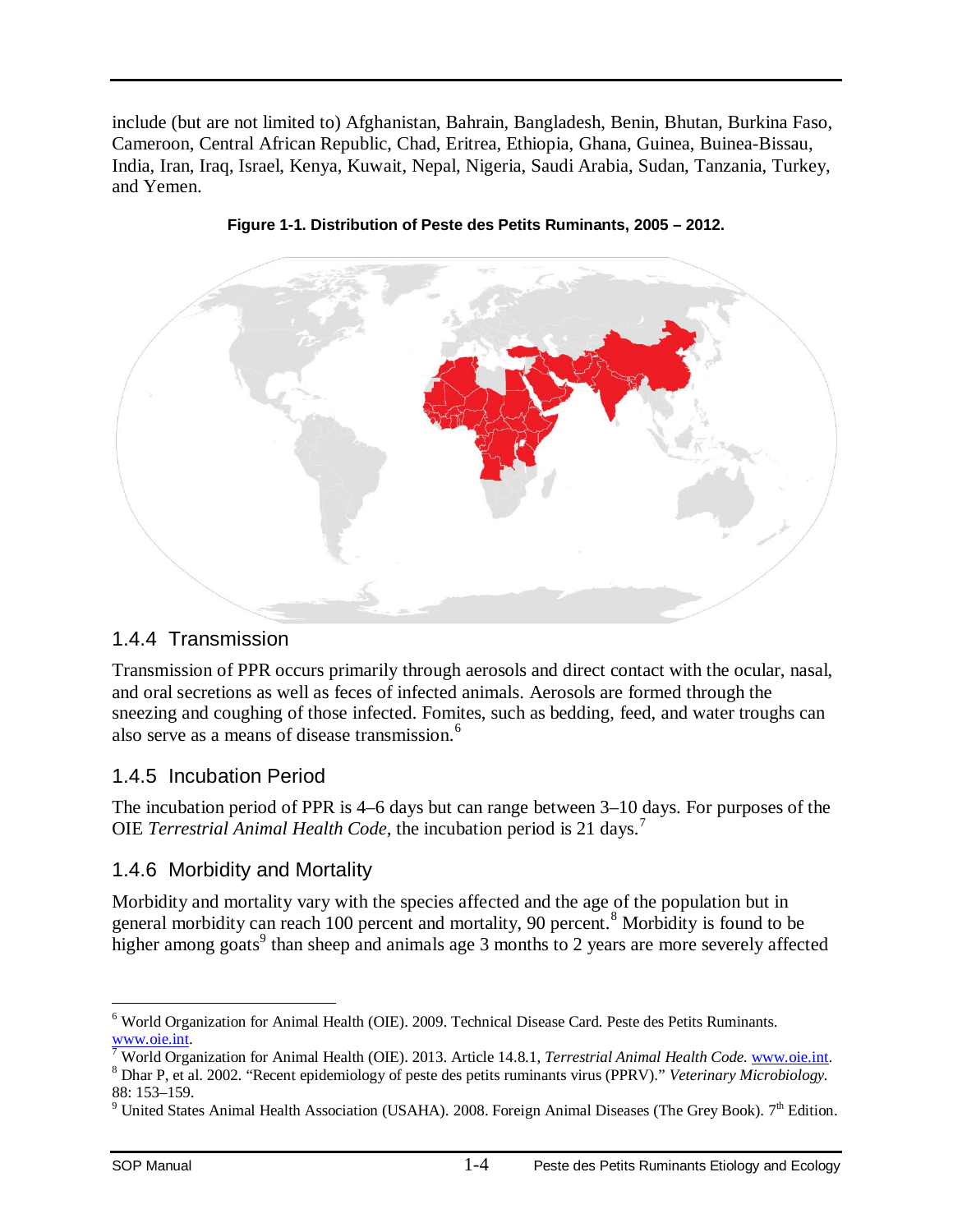than those younger or older.<sup>[10](#page-7-3)</sup> Among susceptible goat populations, mortality rates of  $50-100$ percent can be expected. In endemic areas low levels of infection are constantly circulating, outbreaks can occur when a naive population is brought in or grows in number. These periodic outbreaks are characterized by almost 100 percent mortality among both sheep and goats.<sup>8</sup> High rates of mortality have also been reported among captive wildlife.<sup>9</sup>

### <span id="page-7-0"></span>1.4.6.1 Clinical Signs

Clinical signs typically appear within 2–6 days post infection and can vary according to many different factors such as PPRV lineage, species affected, breed, and immune status. While there is only one serotype there are different forms of the disease (acute, peracute, and subacute) that determine the severity of the course of illness. In general the disease causes fever (104–106°F/ 40–41°C), mucopurulent oculo-nasal discharge, conjunctivitis, and necrosis of the mucosal membranes. Death is usually the result of bronchopneumonia or dehydration from severe diarrhea. $11$ 

## <span id="page-7-1"></span>**1.5 Environmental Persistence of PPRV**

PPRV is fairly fragile and cannot exist for long periods of time in the environment. Not too much is known specifically about the persistence of PPRV but because it is so similar to rinderpest, it is reasonable to assume that these two viruses would share susceptibility characteristics to chemical or physical action (Table 1-1).

| Action                  | Resistance                                                                                                                                       |
|-------------------------|--------------------------------------------------------------------------------------------------------------------------------------------------|
| Temperature             | Half-life calculation of 2 hours/37°C; virus destroyed at 50°C/60 minutes.                                                                       |
| pH                      | Stable between pH 5.8 and 10.0; thus inactivation at $pH < 4.0$ or $> 11.0$ .                                                                    |
| Disinfectants/chemicals | Effective agents include alcohol, ether and common detergents; susceptible to<br>most disinfectants, e.g., phenol, sodium hydroxide 2%/24 hours. |
| Survival                | Survives for long periods in chilled and frozen tissues.                                                                                         |

#### **Table 1-1. Resistance of Peste des Petits Ruminants Virus to Physical and Chemical Action**

Source: OIE Technical Disease Card for Peste des Petits Ruminants, 2009.

## <span id="page-7-2"></span>**1.6 Risk of Introduction to the United States**

In 2007, the most recent year for which there is data, the retail value of sheep and goats and their associated products constituted 0.2 percent (\$704.9 million) of agricultural product sales in the United States. While the incursion of PPR into the domestic sheep and goat population would be disastrous, both the food supply and the economy would not be significantly impacted. The risk of introduction is minimal as the United States imports very few sheep and goats or their associated products and most imports originate in Mexico and Canada which are currently PPR

<span id="page-7-3"></span><sup>&</sup>lt;sup>10</sup> Center for Food Security and Public Health, Iowa State University. 2008. Peste des Petits Ruminants. Available at www.cfsph.iastate.edu (Accessed September 2012).<br><sup>[11](http://www.cfsph.iastate.edu/)</sup> World Organization for Animal Health (OIE). 2009. Technical Disease Card. Peste des Petits Ruminants.  $\overline{a}$ 

<span id="page-7-4"></span>[www.oie.int.](http://www.oie.int/)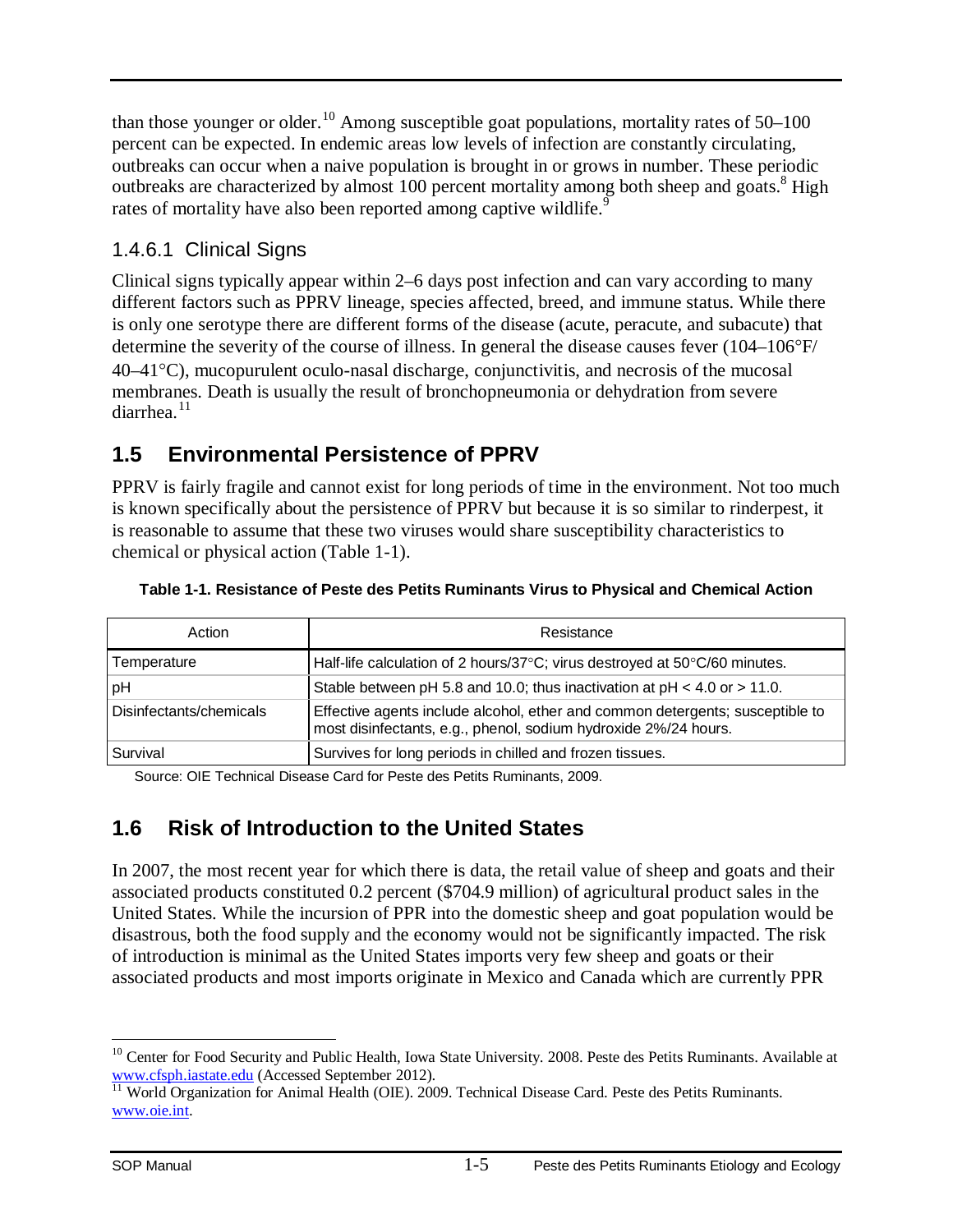free.<sup>[12](#page-8-0)</sup> There is a slight risk imposed by the importation of wild animals for use in zoos but those animals undergo quarantine and other measures which ensure that they do not bring in any disease that might threaten the U.S. animal population. Overall, the risk of PPR introduction to the United States is low.

<span id="page-8-0"></span> $12$  National Agricultural Statistics Service (NASS). 2011. "Overview of the United States Sheep and Goat Industry." Available at<http://usda01.library.cornell.edu/usda/current/ShpGtInd/ShpGtInd-08-09-2011.pdf> (accessed September 2012).  $\overline{a}$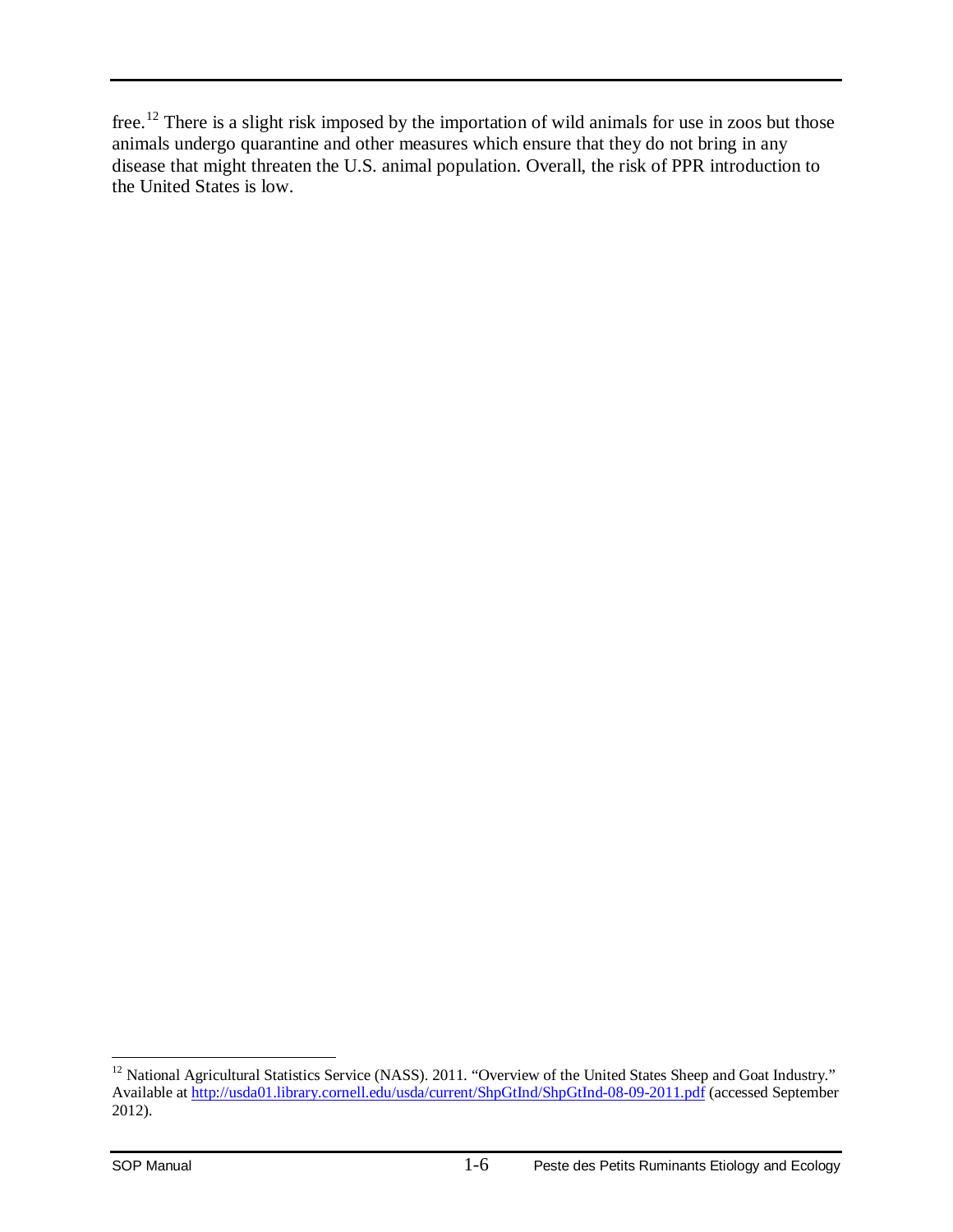## <span id="page-9-0"></span>**Attachment 1.A References and Resources**

Banyard AC, et al. 2010. "Global distribution of peste des petits ruminants virus and prospects for improved diagnosis and control." *Journal of General Virology*. 91: 2885–2897.

Center for Food Security and Public Health, Iowa State University. 2008. Peste des Petits Ruminants. Available at [www.cfsph.iastate.edu](http://www.cfsph.iastate.edu/) (Accessed September 2012).

Diallo A, et al. 2007. "The threat of peste des petits ruminants: progress in vaccine development for disease control." *Vaccine* 25: 5591–5597.

International Committee on Taxonomy of Viruses. Available at<http://ictvonline.org/> (Accessed September 2012).

National Agricultural Statistics Service (NASS). 2011. "Overview of the United States Sheep and Goat Industry." Available at <http://usda01.library.cornell.edu/usda/current/ShpGtInd/ShpGtInd-08-09-2011.pdf> (accessed September 2012).

United States Animal Health Association (USAHA). 2008. Foreign Animal Diseases (The Grey Book).  $7<sup>th</sup>$  Edition.

World Organization for Animal Health (OIE). 2009. Technical Disease Card. Peste des Petits Ruminants. [www.oie.int.](http://www.oie.int/)

World Organization for Animal Health (OIE). 2013. Article 14.8.1, *Terrestrial Animal Health Code.* [www.oie.int.](http://www.oie.int/)

World Organization for Animal Health (OIE), World Animal Health Information Database (WAHID) Interface. [www.oie.int.](http://www.oie.int/)